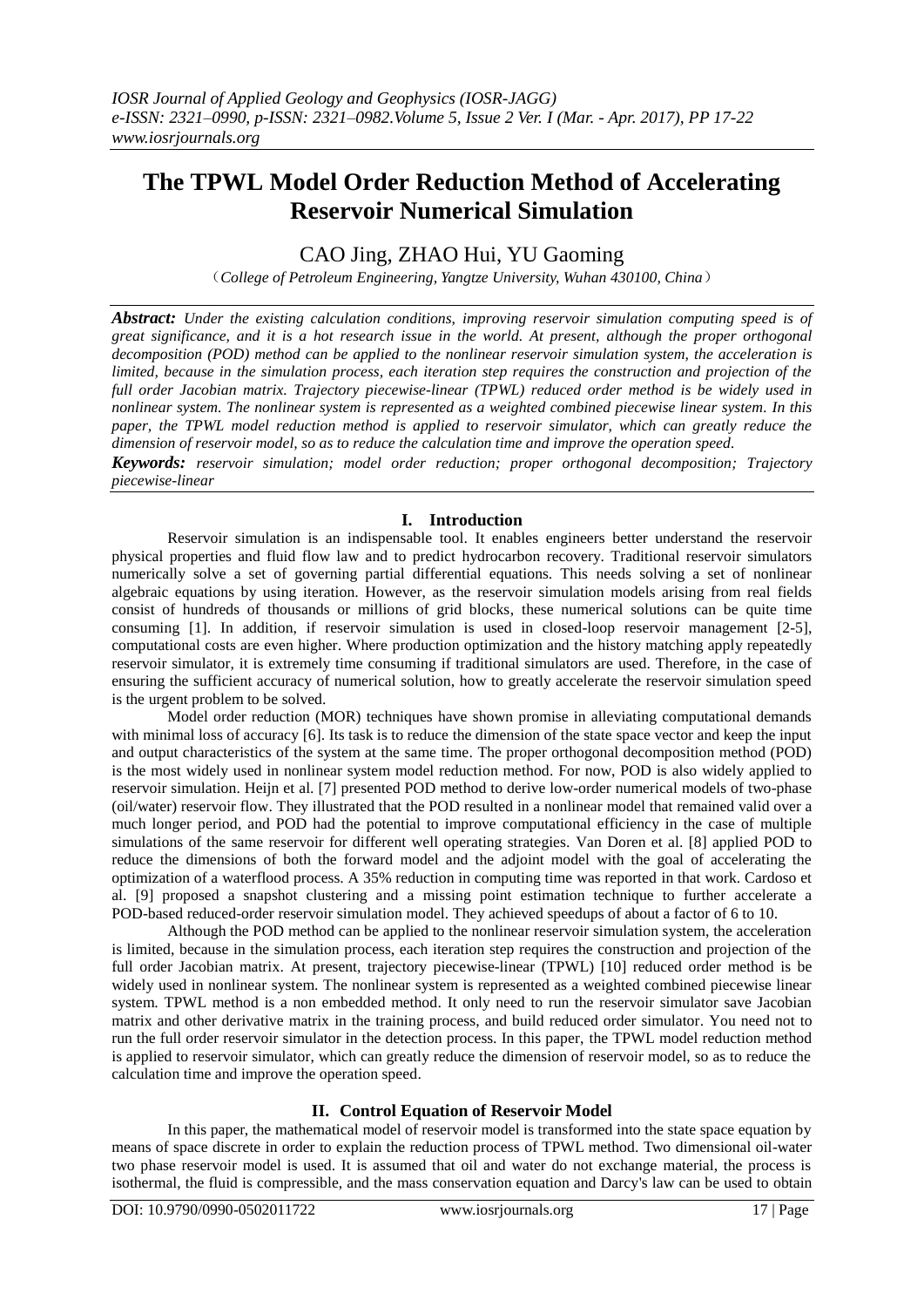[11]:

$$
-\nabla \bullet \left[\frac{k_{\dot{n}}\rho_i}{\mu_i} \mathbf{K}(\nabla p_i - \rho_i g \nabla d)\right] + \frac{\partial(\phi S_i \rho_i)}{\partial t} - \rho_i q_i^{(0)} = 0 \tag{1}
$$

Where **K** is permeability tensor;  $\mu$  is fluid viscosity;  $k_r$  is relative permeability; p is pressure; g is gravity acceleration; *d* is depth; fluid density;  $\phi$  is porosity; *S* is fluid saturation; *t* is time;  $q^{\text{}}$  is a source term expressed as flow rate per unit volume; superscript  $i \in \{0, w\}$  is respectively oil phase and water phase. In the equation (1), there are four unknown quantities,  $p_w$  and  $S_o$  are eliminated by using the auxiliary equation (2) and (3), so that only the state variables  $p_o$ ,  $S_w$  are included in the equation,

$$
S_o + S_w = 1 \tag{2}
$$

$$
p_o - p_w = p_c(S_w)
$$
 (3)

Where  $p_c(S_w)$  is oil-water two-phase capillary pressure.

We consider the relatively simple cases and ignore gravity and capillary force. Format to discrete in space by see the specific derivation of literature [12]:

using five point block centered finite difference, we may have the nonlinear first-order differential equation (4),  
see the specific derivation of literature [12]:  

$$
\begin{bmatrix}\n\mathbf{V}_{wp} & \mathbf{V}_{ws} \\
\mathbf{V}_{op} & \mathbf{V}_{os}\n\end{bmatrix}\n\begin{bmatrix}\n\dot{\mathbf{p}} \\
\dot{\mathbf{s}}\n\end{bmatrix} + \n\begin{bmatrix}\n\mathbf{T}_{w} & \mathbf{0} \\
\mathbf{T}_{o} & \mathbf{0}\n\end{bmatrix}\n\begin{bmatrix}\n\mathbf{p} \\
\mathbf{s}\n\end{bmatrix} = \n\begin{bmatrix}\n\mathbf{F}_{w}(\mathbf{s}) \\
\mathbf{F}_{o}(\mathbf{s})\n\end{bmatrix}\n\mathbf{q}_{well,t}
$$
(4)

Where: vector **p** and **s** is grid center oil pressure  $p_o$  and water saturation  $S_w$  respectively; **p** and **s** is the time t derivative of vector **p** and **s** respectively; V is the cumulative matrix; T is transmission matrix; F is divided flow matrix; Vector  $\mathbf{q}_{well, t}$  is the total flow of oil-water well. Define the state vector **x** , input vector **u** and output vector **y**

$$
\mathbf{x} \Box \begin{bmatrix} \mathbf{p} \\ \mathbf{s} \end{bmatrix} \qquad \mathbf{u} \Box \begin{bmatrix} \breve{\mathbf{q}}_{well,t} \\ \breve{\mathbf{p}}_{well} \end{bmatrix} \qquad \mathbf{y} \Box \begin{bmatrix} \overline{\mathbf{p}}_{well} \\ \overline{\mathbf{q}}_{well,w} \\ \overline{\mathbf{q}}_{well,o} \end{bmatrix} \qquad (5,6,7)
$$

Where vector  $\overline{\mathbf{q}}_{well,t}$  and  $\overline{\mathbf{p}}_{well}$  represent the well of the constant flow and the bottom hole pressure respectively; The vector  $\overline{\mathbf{p}}_{well}$  indicates the output bottom hole flow pressure of the constant flow well; Vector  $\overline{\mathbf{q}}_{well, o}$  and  $\overline{\mathbf{q}}_{well, w}$  indicate the output oil and water flow of the constant bottom hole pressure respectively. The equation (4) can be written as the form of state space equation [12]:<br>  $\dot{\mathbf{x}} = \mathbf{f}(\mathbf{x}, \mathbf{u}) = \mathbf{A}(\mathbf{x})\mathbf{x} + \mathbf{B}(\mathbf{x})\mathbf{u}$  (8)

$$
\dot{\mathbf{x}} = \mathbf{f}(\mathbf{x}, \mathbf{u}) = \mathbf{A}(\mathbf{x})\mathbf{x} + \mathbf{B}(\mathbf{x})\mathbf{u}
$$
 (8)

$$
y = h(x, u) = C(x)x +
$$
  
(6)  

$$
y = h(x, u) = C(x)x +
$$

In the control system,  $\bf{A}$  is called the system matrix,  $\bf{B}$  is called the input matrix,  $\bf{C}$  is called the output matrix, **D** is called the direct transfer matrix. Because the elements of the matrix **V**, **T**, **F**, **J** are function of the state variables, the system is a nonlinear system.

#### **III. TPWL Reduced Order Method**

By using the TPWL method, a set of linearized points is obtained by using a kind of linear expansion point selection algorithm:  $\hat{\mathbf{x}}_0$ ,  $\hat{\mathbf{x}}_1$ ,  $\cdots$ ,  $\hat{\mathbf{x}}_{s-1}$ . Nnear the linearization points, a set of linear models are obtained by the linear expansion of the nonlinear term  $\mathbf{f}(\mathbf{x}) = \mathbf{A}(\mathbf{x})\mathbf{x}$ :<br>  $\dot{\mathbf{x}} = \mathbf{G}_i \mathbf{x} + (\mathbf{f}(\hat{\mathbf{x}}_i) - \mathbf{G}_i \hat{\mathbf{x}}_i) + \mathbf{B}_i \mathbf{u}$ 

$$
\dot{\mathbf{x}} = \mathbf{G}_i \mathbf{x} + (\mathbf{f}(\hat{\mathbf{x}}_i) - \mathbf{G}_i \hat{\mathbf{x}}_i) + \mathbf{B}_i \mathbf{u}, \quad i = 0, 1, \dots, (s-1)
$$
 (10)

Where:  $\mathbf{G}_i$  is Jacobian matrix of  $\mathbf{f}(\mathbf{x})$  at  $\hat{\mathbf{x}}_i$ ,  $\mathbf{B}_i = \mathbf{B}(\hat{\mathbf{x}}_i)$ .

By using weighted function, the approximate reduction system of the nonlinear system (8) is obtained by weighted summation of the formula (10)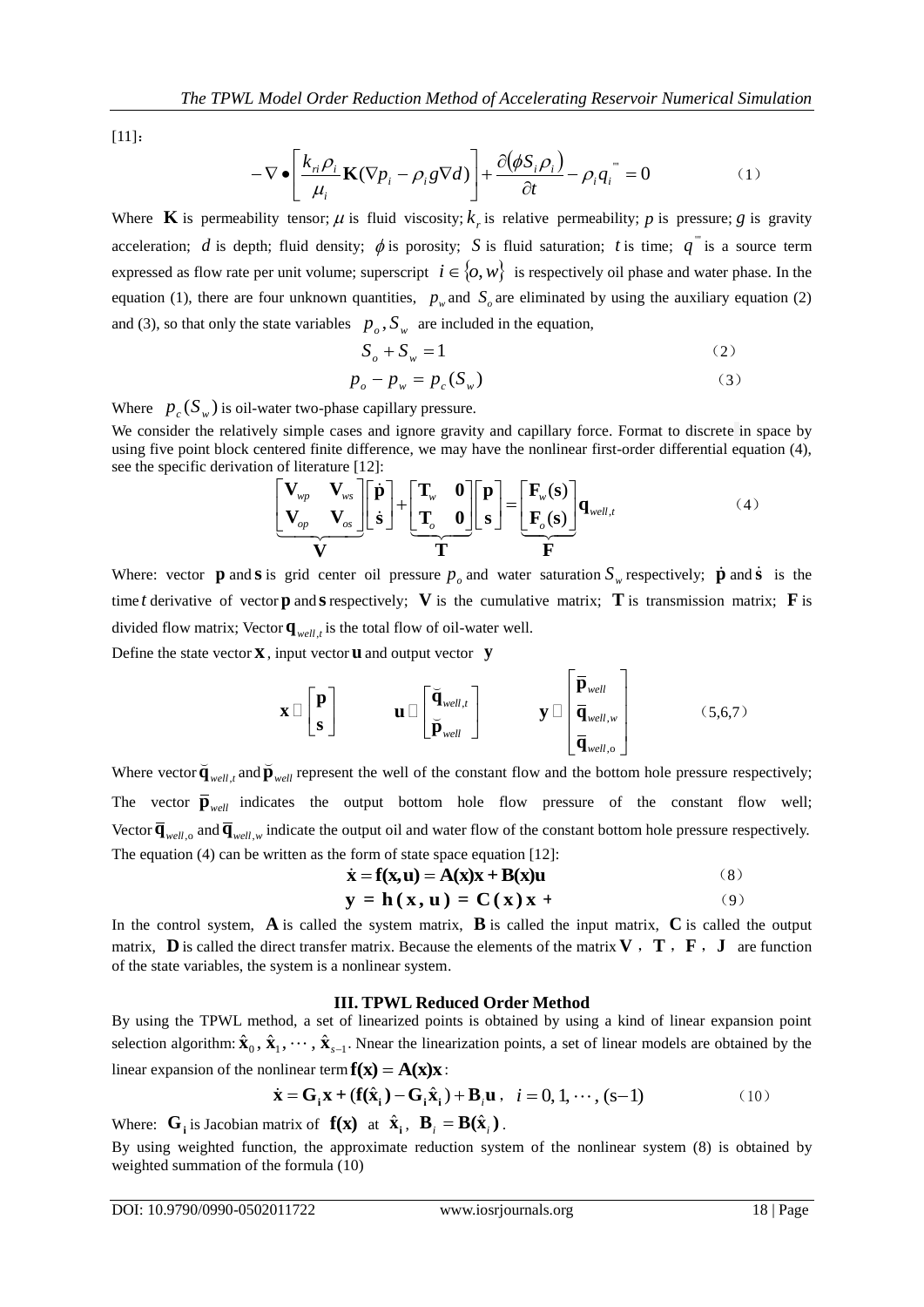$$
\dot{\mathbf{x}} = \sum_{i=0}^{s-1} \omega_i(\mathbf{x})(\mathbf{G}_i \mathbf{x} + (\mathbf{f}(\hat{\mathbf{x}}_i) - \mathbf{G}_i \hat{\mathbf{x}}_i) + \mathbf{B}_i \mathbf{u})
$$
(11)

In the literature [10], the proposed algorithm for generating the collection of linearized models may be summarized in the following steps:

1) Generate a linearized model about the initial state  $\hat{\mathbf{x}}_0 = \mathbf{x}_0$ , and set  $i = 0$ 

2) Simulate the nonlinear system while  $\min_{0 \le j \le i} \|\mathbf{x} - \mathbf{x}_j\|$  $\delta$  $\min_{1 \leq j \leq i} \|\mathbf{x} - \mathbf{x}_j\| > \delta$  for some  $\delta > 0$ ,

i.e. while the current state x is close enough to any of the previous linearization points;

3) Generate a new linearized model about  $\hat{\mathbf{x}}_{i+1} = \mathbf{x}$ , and set  $i := i + 1$ 

4) If  $i < s - 1$ , return to step 2.

In the literature [10], the calculation of the weight function  $\omega_i(z)$  of the current state **z** is as follows:

- 1) For  $i = 0, 1, \dots, (s-1)$  compute  $d_i = ||\mathbf{x} \hat{\mathbf{x}}_i||_2$
- 2) Take  $m = \min_{i=0,\dots,(s-1)} d_i$
- 3) For  $i = 0, 1, \dots, (s-1)$  compute  $\hat{\omega}_i = e^{-\beta d_i/m}$ , take  $\beta = 25$
- 4) Normalize  $\hat{\omega}_{i}$  at the evaluation point:

a) compute 1  $\boldsymbol{0}$  $(\mathbf{x}) = \sum_{i=1}^{s-1} \hat{\boldsymbol{\omega}}_i(\mathbf{x})$ *j j*  $S(\mathbf{x}) = \sum \hat{\omega}$  $\overline{a}$  $\mathbf{x}) = \sum_{j=0}^{n} \hat{\omega}_j(\mathbf{x})$  ;

b) For  $i = 0, 1, \dots, (s-1)$ , set  $\omega_i(\mathbf{z}) = \hat{\omega}_i(\mathbf{z}) / S(\mathbf{z})$ .

#### **IV. Example Verification**

A numerical example in the literature [12] is used. In this example, a two-dimensional oil-water two phase anisotropic reservoir is described. Its grid is divided into 21 \* 21, and the distribution of permeability and porosity is shown in Figure 1, 2. The related parameters of reservoir model: thickness h=2m, length and width of grid  $\Delta x = \Delta y = 33.33 \text{m}$ , the viscosity of the crude oil  $\mu_o = 5 \text{mPa} \cdot \text{s}$ , formation water viscosity  $\mu_w = 1 \text{mPa} \cdot \text{s}$ , comprehensive compression coefficient  $c_t = 3.0 \times 10^{-3} \text{MPa}^{-1}$ , the original formation pressure  $p_i = 30 \text{MPa}$ , borehole radius  $r_{well} = 0.114 \text{m}$ , the end point relative permeability of oil phase  $k_{rel}^0$  $k_{ro}^{0}$  =0.9, the end point relative permeability of water phase  $k_m^0$  $k_{rw}^0$  =0.6, oil phase Corey index  $n_o$  =2.0, water phase Corey index  $n_w$  =2.0, residual oil saturation  $S_{or}$  =0.2, irreducible water saturation  $S_{wc}$  =0.2. We use anti five point method well pattern to produce. Center has a water injection well, and four corners have four production wells. We ignore gravity and capillary force.



**Fig.1** Permeability distribution of reservoir model **Fig.2** Porosity distribution of reservoir model

The numerical example is simulated by a fully implicit processing. We modify the source code to achieve KPOD model reduction process and verify the validity of the method. It is divided into training and forecasting two processes: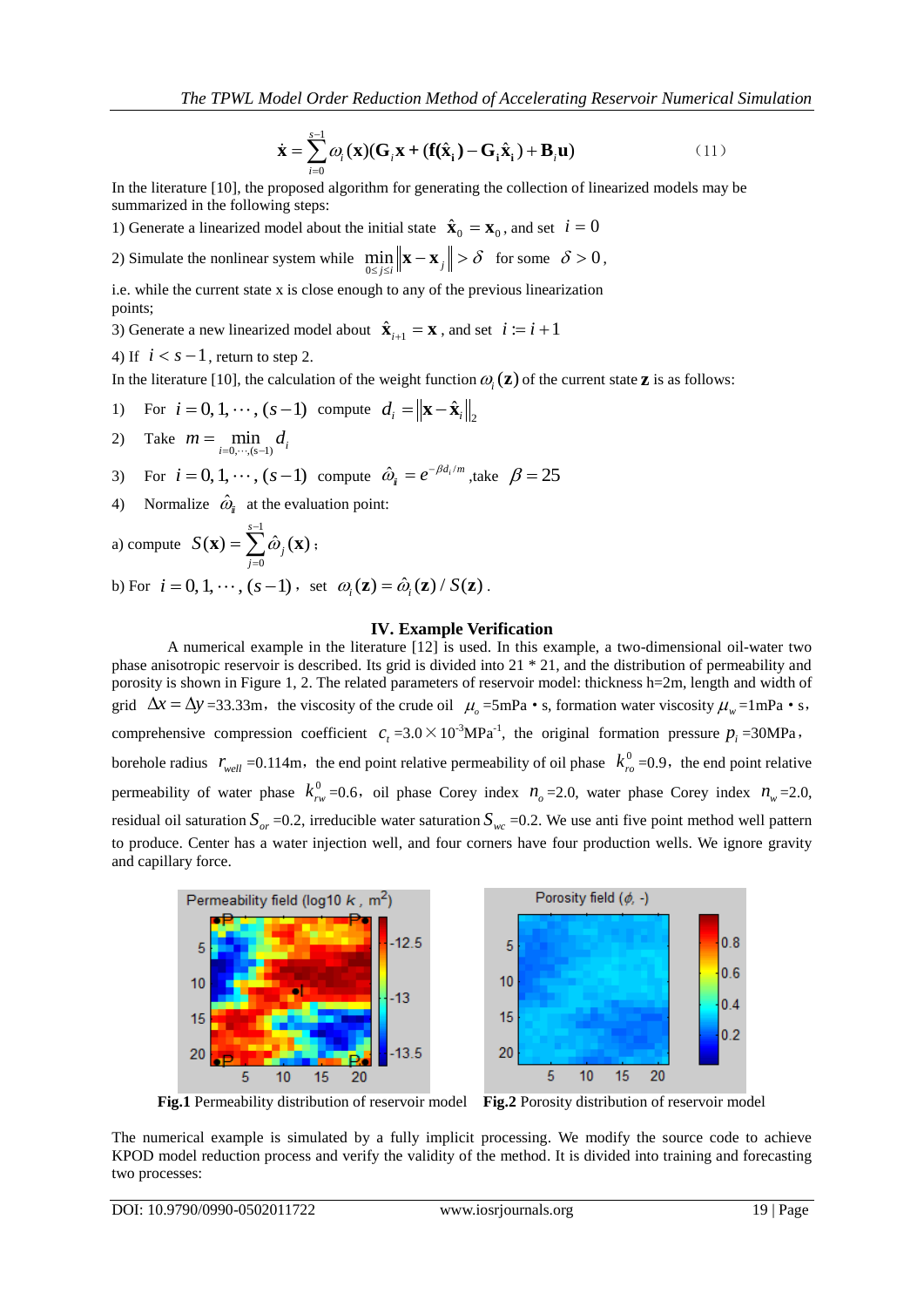#### **(1) Training process**

The bottom hole pressure of production well is 29.5MPa, the bottom hole flow of injection well is  $0.0015m<sup>3</sup>/s$ . We run the full order simulator for 1400 days and save the results of the 66 time steps. The number of selected linearization point is 12.

In the training process, the comparison between the full order reservoir simulator and the reduced order simulator using TPWL method is shown in figure 3, 4.



**Fig.3** Oil production contrast of four production wells (training process)



**Fig.4** Water production contrast of four production wells (training process)

In this paper, the average relative error is used to measure the accuracy of the approximation. For example, the average relative error of oil production of per well is defined as:

$$
\overline{E}_{o}^{m} = \frac{1}{n_{t}} \sum_{i=1}^{n_{t}} \left| (q_{o}^{m,i} - q_{o,\text{TPWL}}^{m,i}) / q_{o}^{m,i} \right|
$$

Where *i* indicates time step;  $n_t$  indicates total number of time steps;  $q_o^{m,t}$  $\int_{o}^{m,t}$  indicates the oil production of the full order simulator for the first *i* step of production well *m*;  $q_{o,TPWL}^{m,i}$  $\frac{m,l}{\omega, \text{TPWL}}$  indicates the oil production of the reduce order simulator for the first *i* step of production well *m*. Similarly, the average relative error  $\bar{E}_{w}^{m}$  of water production in each production well can be defined.

During the training process, the average relative error of oil production and water yield of four production wells is shown in Table 1.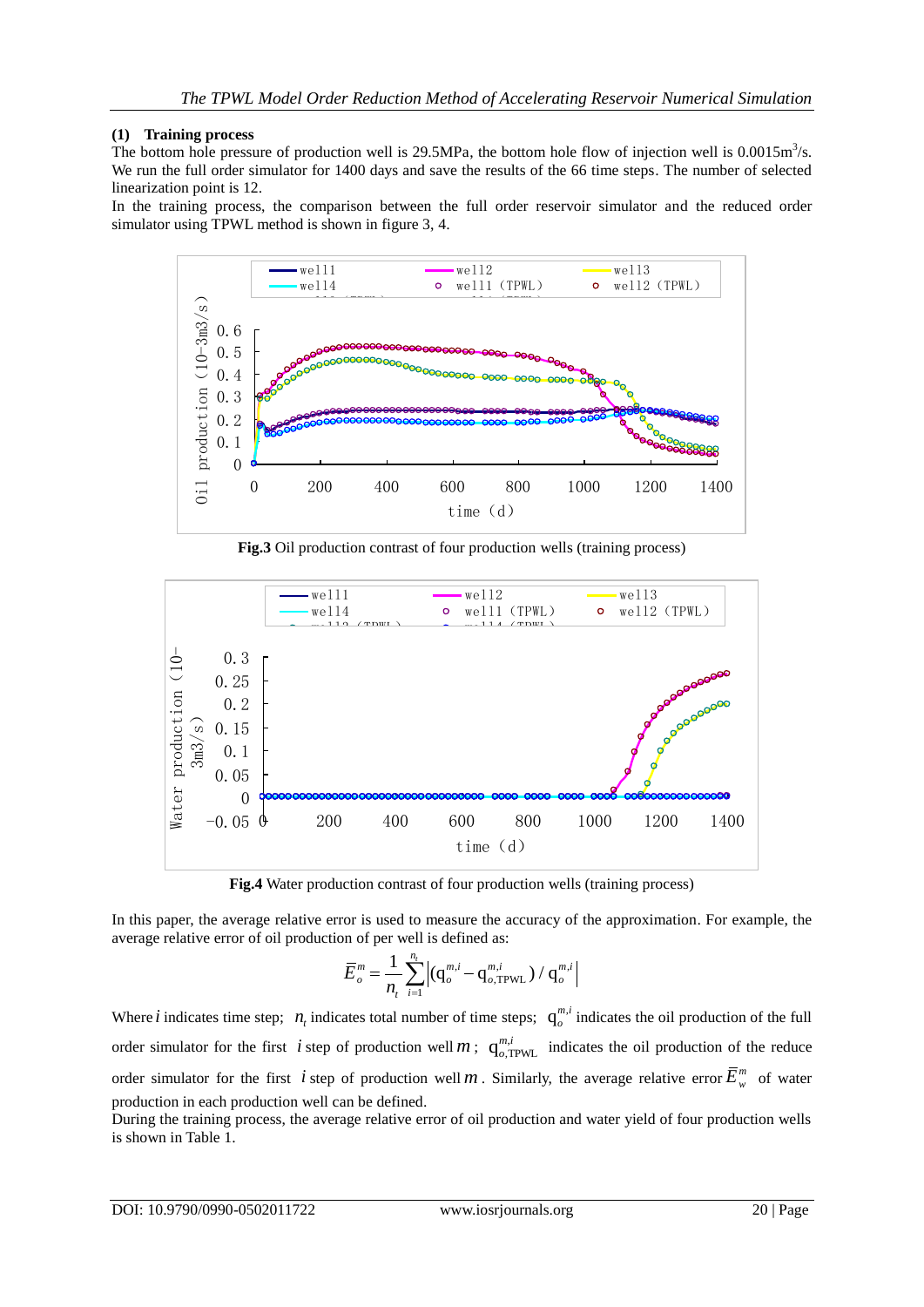| Average | relative                   | well1   | well <sub>2</sub> | well3   | $\sim$ $\sim$<br>well4 |
|---------|----------------------------|---------|-------------------|---------|------------------------|
| error % |                            |         |                   |         |                        |
|         | $\mathbf{\Gamma}^m$<br>-   | 0.00874 | 0.01325           | 0.01061 | 0.01264                |
|         | $\mathbf{r}$ m<br>◡<br>' w | 0.01542 | 0.02874           | 0.0167  | 0.00001                |

|  | Table 1 Oil production, water production average relative error of four production wells (training process) |  |  |  |  |  |
|--|-------------------------------------------------------------------------------------------------------------|--|--|--|--|--|
|  |                                                                                                             |  |  |  |  |  |

The above results indicate that in the training process, oil production and water production of four production wells of reduce order and full order simulator are almost identical, the average relative error is very small, but the simulation time is increased nearly 5 times, the running time of the full order simulator is 35.527s, and the running time of reduction simulator is 5.212s.

#### **(2) Forecasting process**

At this time, the bottom hole pressure of production wells is changed to 28.5MPa, and the flow rate at the bottom of the injection well remains unchanged. The comparison between the full order simulator and the reduced order simulator is shown in figure 5, 6.



**Fig. 5** Oil production contrast of four production wells (prediction process)



**Fig. 6** Water production contrast of four production wells (prediction process)

In the forecasting process, the average relative error of oil production and water yield in four production wells is shown in Table 2.